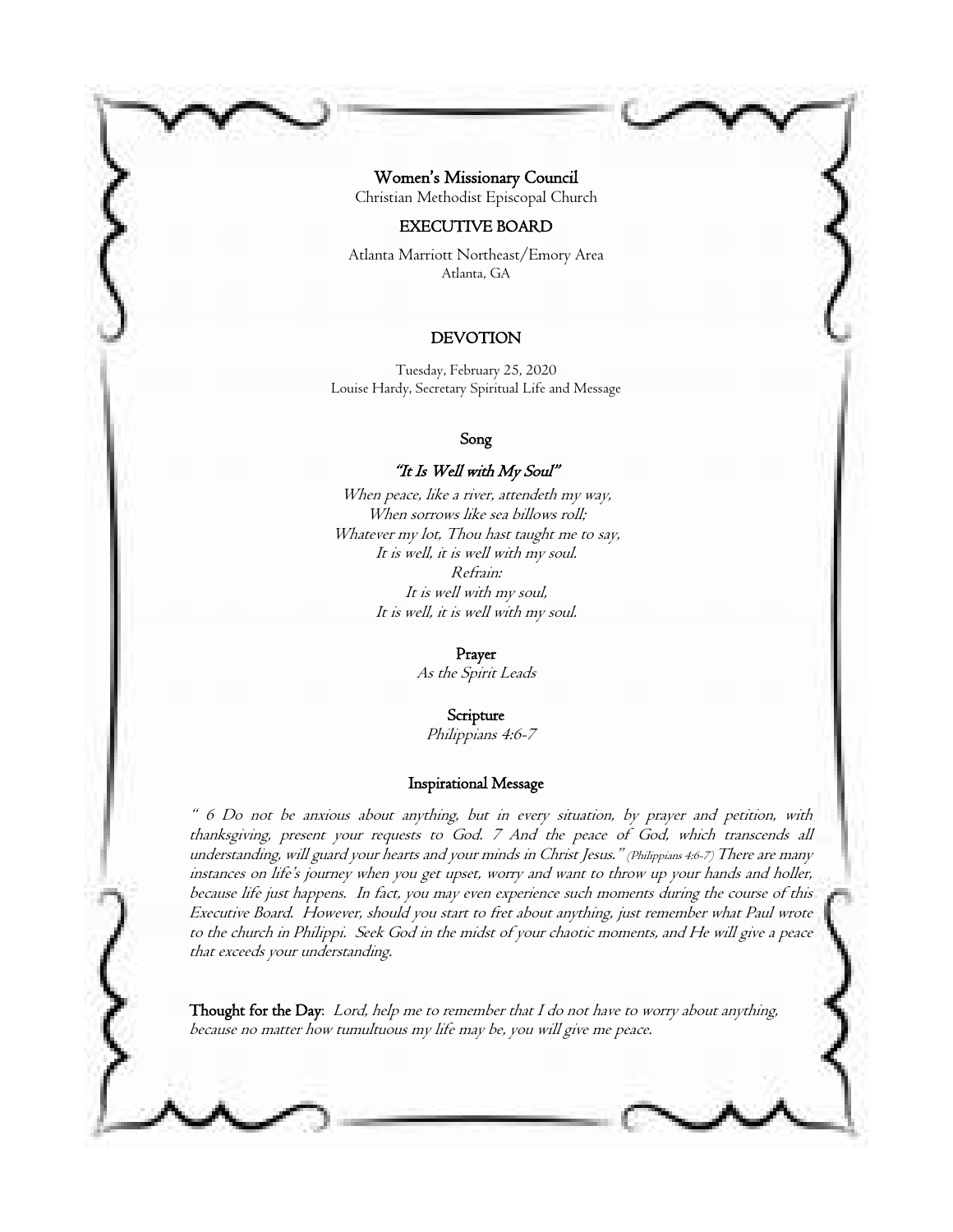# Women's Missionary Council

Christian Methodist Episcopal Church

# EXECUTIVE BOARD

Atlanta Marriott Northeast/Emory Area Atlanta, GA

# DEVOTION

Wednesday, February 26, 2020 Louise Hardy, Secretary Spiritual Life and Message

# Song

# "Ain't Got Time to Die"

Lord I keep so busy praisin' my Jesus Keep so busy praisin' my Jesus Keep so busy praisin' my Jesus Ain't got time to die

'Cause when I'm helpin' the sick (I'm praisin' my Jesus) When I'm helpin' the sick (I'm praisin' my Jesus) When I'm helpin' the sick (I'm praisin' my Jesus) Ain't got time to die

#### Chorus:

'Cause it takes all of my time (It takes all of my time, it takes it all) All of my time (to praise Him) If I don't praise Him the rocks are gonna cry out Glory and honor, glory and honor Ain't got time to die

# Prayer

Scripture

j

Colossians 3:23-24

## Inspirational Message

" Whatever you do, work at it with all your heart, as working for the Lord, not for human masters, since you know [that you will receive an inheritance from the Lord as a reward. It is the Lord Christ you are serving." \(Colossians 3:23-](http://r.search.aol.com/_ylt=AwrExl.sG1JeCkoAIjpjCWVH;_ylu=X3oDMTI0aG9vN2M4BHNlYwNzcgRzbGsDaW1nBG9pZAMxODNmY2NjNmIwOTk3NDVjMWU0YjU0NTFiMDRjMjg3MwRncG9zAzI1NQRpdANiaW5n/RV=2/RE=1582468141/RO=11/RU=https%3a%2f%2fpageborders.org%2ffiles%2fbundles%2fblack-line-borders%2fblack-line-border-7.png/RK=0/RS=p4AweMu4NyIeIGe26ju6scVC.Pg-) 24) As a child, many of us were taught, always do your best, and if you are going to do something, do it right. These words were so engrained in us that with respect to the majority of tasks we had to complete, we did our best and tried to do things the right way. Adherance to this maxim also brought about rewards, such as good grades in school, positive employment reviews as well as financial rewards. As Christian disciples, we should add another phrase to the tasks that we embark upon. In addition to doing the job right and doing our best, we should add, "let others see the love of Jesus through our actions." In so doing, we are working for the Lord, and will surely receive our reward in heaven.

Thought for the Day: As I go through this, Lord, let my actions exemplify your love for all mankind.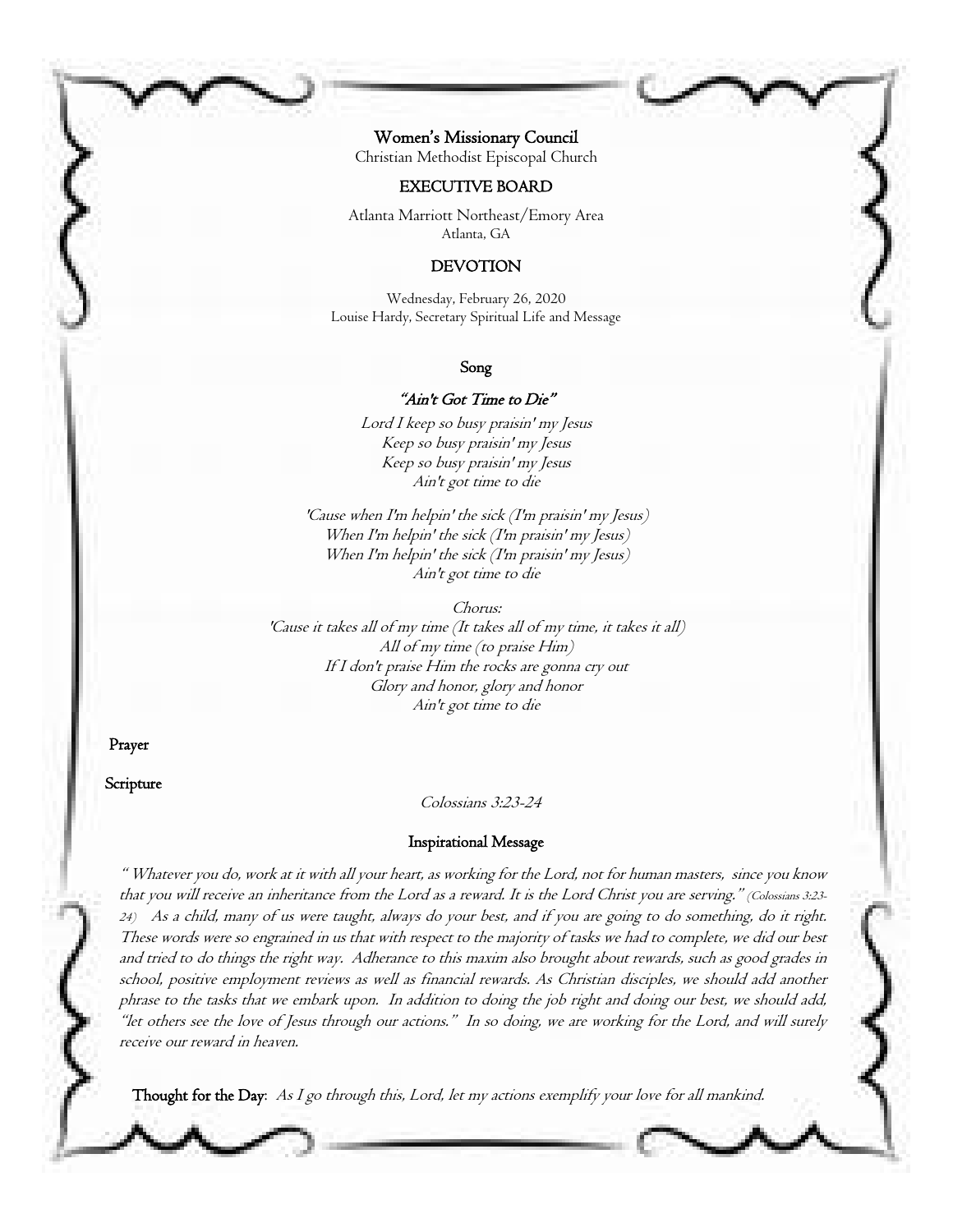# Women's Missionary Council Christian Methodist Episcopal Church

# EXECUTIVE BOARD

Atlanta Marriott Northeast/Emory Area Atlanta, GA

# DEVOTION

Thursday, February 27, 2020 Louise Hardy, Secretary Spiritual Life and Message

# Song

# "May The Work I've Done Speak for Me" Verse 3

May the service that I give speak for me. May the service I give speak for me. When I've done the best I can, And my friends don't understand May the service that I give speak for me.

#### Bridge

The work that I've done, it seems so small, Sometimes, it seem like, seems like I've done nothing at all. When I stand before my God, I want to hear Him say well done. May the works that I've done, speak for me.

Prayer

As the Spirit Leads

## Scripture

I Peter 4:8-11

### Inspirational Message

"11 If anyone speaks, they should do so as one who speaks the very words of God. If anyone serves, they should do so with the strength God provides, so that in all things God may be praised through Jesus Christ. To him be [the glory and the power for ever and ever. Amen." \(I Peter 4: 11\) When you minister to others, are you fully utilizing](http://r.search.aol.com/_ylt=AwrExl.sG1JeCkoAIjpjCWVH;_ylu=X3oDMTI0aG9vN2M4BHNlYwNzcgRzbGsDaW1nBG9pZAMxODNmY2NjNmIwOTk3NDVjMWU0YjU0NTFiMDRjMjg3MwRncG9zAzI1NQRpdANiaW5n/RV=2/RE=1582468141/RO=11/RU=https:/pageborders.org/files/bundles/black-line-borders/black-line-border-7.png/RK=0/RS=p4AweMu4NyIeIGe26ju6scVC.Pg-)  the gifts and strength given to you by God to satisfy the needs of the person, whom you are serving? Remember, when you serve from the heart, and rely on the Holy Spirit to guide you, God receives the glory.

Thought for the Day: Do your actions glorify God?